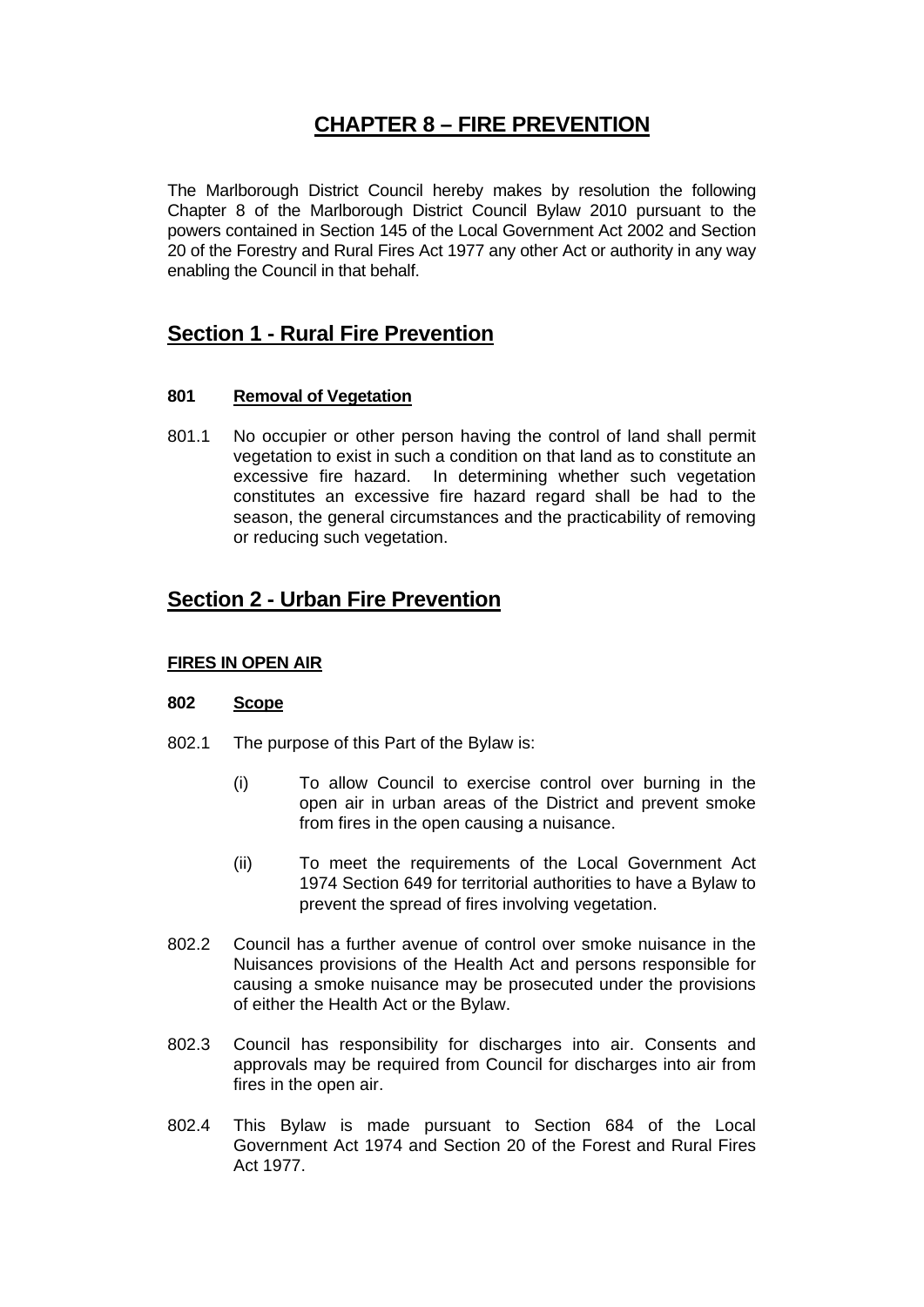## **803 General**

803.1 Nothing in this Part of this Bylaw shall be regarded as derogating from the provisions of the Forest and Rural Fires Act 1977 and Forest and Rural Fires Regulations 1979.

#### **804 Definitions and Interpretation**

804.1 For the purposes of this Bylaw the following definitions shall apply:

*Acceptable Means of Fire Suppression* means a hose connected to a reticulated water supply or an alternative means of fire suppression approved in writing in a particular case by an officer authorised by Council.

*Barbecue* means any fixed or portable gas or solid fuel burning equipment or device designed or intended for the cooking of food in the open air.

*Ethnic Cooking Fire* means any hangi, umu or similar fire in the open air and used for the preparation of food using ethnic cooking methods.

*Fire Permit* means a permit to light a fire in the open air granted in accordance with 806.4 of this Part of this Bylaw.

*Incinerator* means a container used for burning of waste material, which is made of non-combustible materials and which has a grate and a lid or spark arrester.

*Incinerator Fire* means a fire within an incinerator.

*Open Air* means in the open whether on or above ground level.

*Open Fire Season* means a period of time, whether fixed or indefinite during which the lighting of fires in the open air is permitted.

*Prohibited Fire Season* means the period of time, whether fixed or indefinite during which the lighting of fires in the open air is prohibited in accordance with 807.1 of this Part of this Bylaw.

*Restricted Fire Season* means a period of time whether of fixed or indefinite duration during which period permits or authorities are required for the lighting of fires in the open air in accordance with 806.1 of this Part of this Bylaw.

804.2 For the purposes of this Standard the word "shall" refers to practices that are mandatory for compliance with this Standard, while the word "should" refers to practices which are advised or recommended.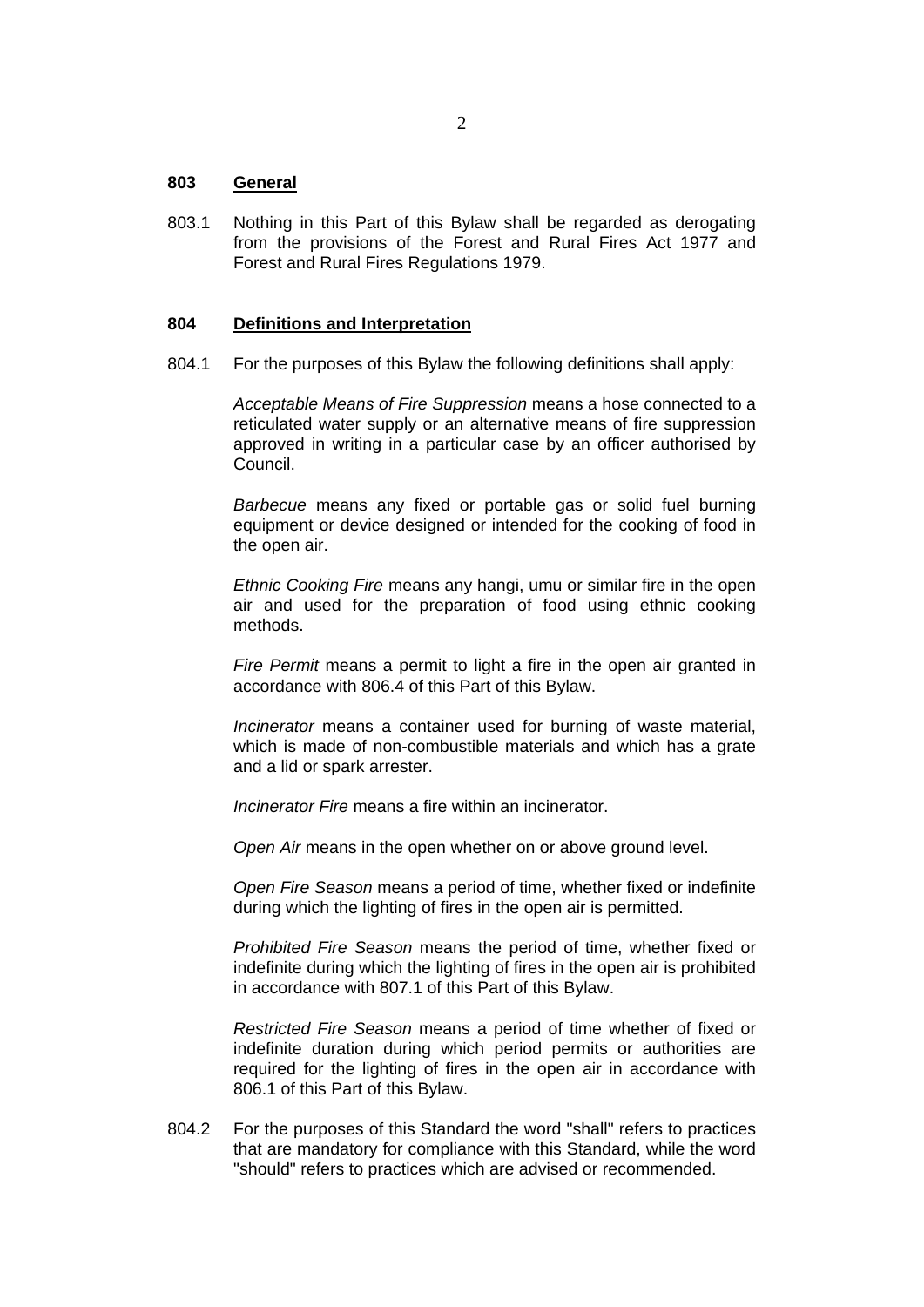## **805 Fires in the Open**

- 805.1 No person shall in any open fire season light any fire in the open air including a barbecue, ethnic cooking fire, or an incinerator fire under the following conditions:
	- (i) Where the location, wind, or other conditions cause or are likely to cause the fire to become:
		- (a) A danger to any person or property; or
		- (b) Out of control or spread beyond the limits of the premises on which it is lit; or
		- (c) A smoke or ash nuisance to any person;
	- (ii) Within three metres of any part of a building, tree, hedge, fence or other combustible material; or
	- (iii) Without continuous supervision being maintained at all times; or
	- (iv) Without an acceptable means of fire suppression being available where the fire is located on residential premises, or land adjoining such premises.

#### **806 Restricted Fire Season**

- 806.1 An officer authorised by Council may at any time prescribe a restricted fire season or seasons within the District or in any specified part or parts thereof, and may at any time cancel or vary such a prescription.
- 806.2 Any person wishing to obtain a fire permit during a restricted fire season shall apply to an officer authorised by Council.
- 806.3 An officer authorised by Council may from time to time prescribe a form of application for the purposes of 806.2.
- 806.4 Upon receiving an application under 806.2 an officer authorised by Council may issue a fire permit and may impose such conditions and restrictions in respect of the permit as an officer authorised by Council considers reasonably necessary having regard to:
	- (a) Any cultural requirements or practices;
	- (b) The location, terrain, natural vegetation, and the existence of buildings or other structures and any other fuels; and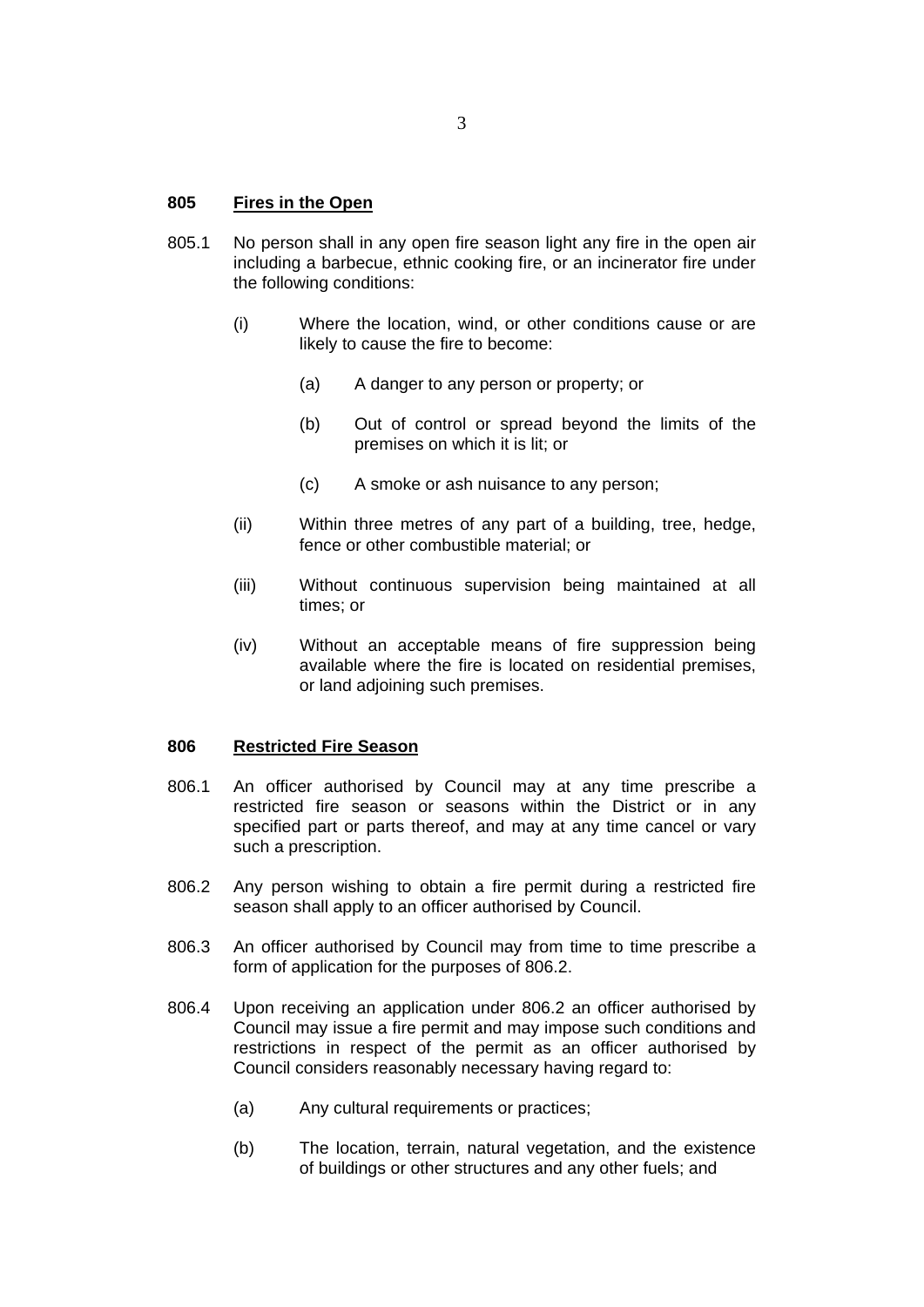- (c) Protection of the safety, health and convenience of persons on the premises in respect of which the permit is issued and adjoining lands and premises.
- 806.5 Nothing in Section 806 shall apply to an ethnic cooking fire, an incinerator or a barbecue. Provided that Council may in certain circumstances include the above where it considers it necessary to do so.

#### **807 Prohibited Fire Season**

- 807.1 An officer authorised by Council may at any time prescribe a prohibited fire season or seasons within the District or in any specified part or parts thereof, and may at any time cancel or vary such a prescription.
- 807.2 In a prohibited season no person shall light any fire in the open air including an ethnic cooking fire, an incinerator or a barbecue, and no person being the occupier of any premises shall cause, permit or suffer any fire to be lit or continue to burn in the open air on those premises.
- 807.3 Nothing in 807.2 applies to the use of gas fire barbecues. An officer authorised by Council may in certain circumstances prohibit the use of gas barbecues.

#### **808 Public Notice of Restricted or Prohibited Fire Season**

- 808.1 Public notice of the prescription of a restricted or a prohibited fire season made under 806.1 or 807.1 or the cancellation or variation of such a prescription, shall be made by:
	- (i) Broadcast or other similar means within the District; or
	- (ii) By a notice inserted in a daily or community newspaper circulating within the District.
	- (iii) By any effective means.

## **809 Revocation or Suspension of Permits**

809.1 Subject to 809.2, every fire permit issued in accordance with 806.4 shall remain in force from the date of issue until the expiry of the period, date or time specified in the permit, unless a prohibited fire season is declared.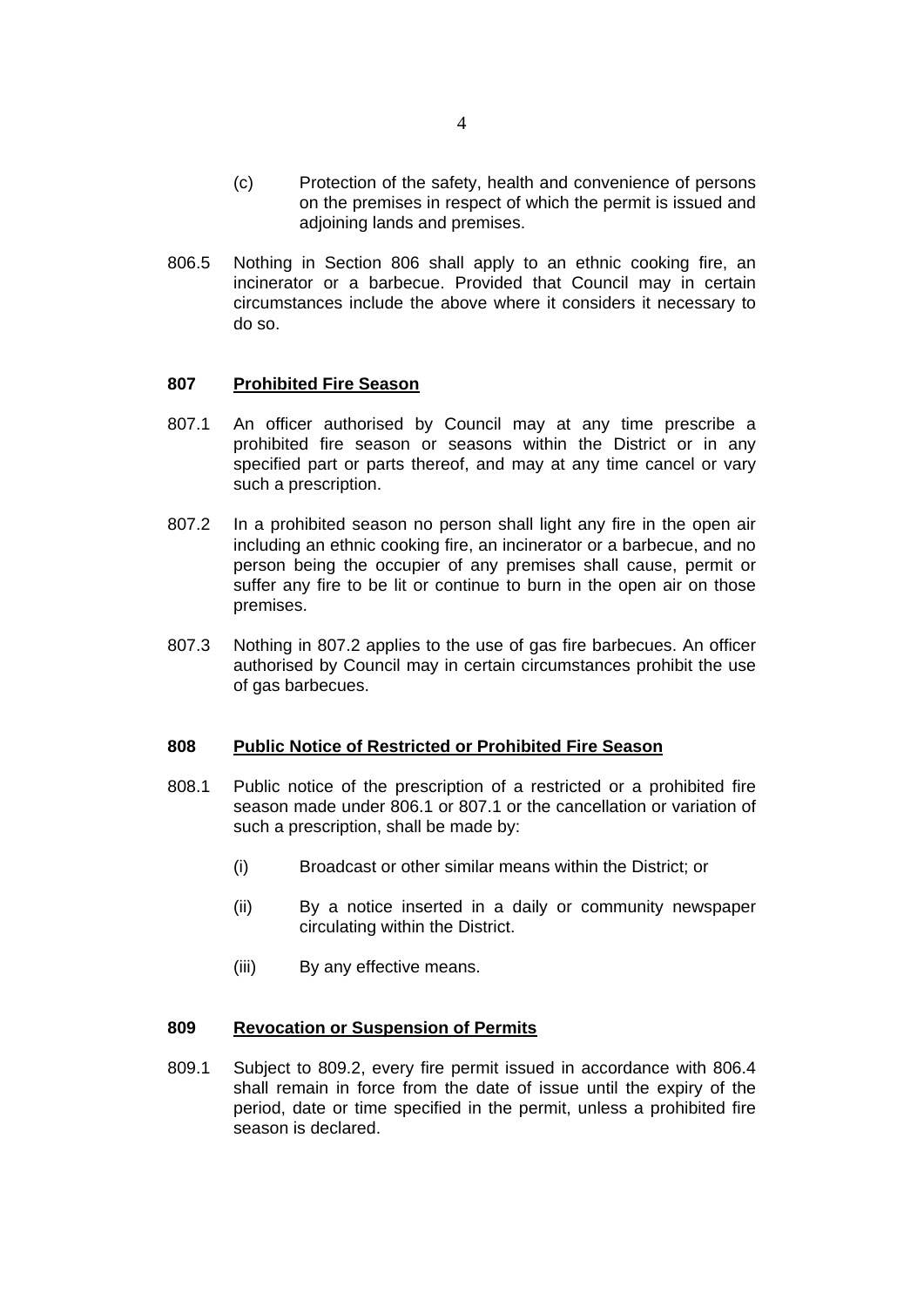809.2 Notwithstanding any other provisions in this Bylaw, any permit issued under this Part of this Bylaw may be revoked or suspended by an officer authorised by Council at any time, or suspended for such periods of time on such terms and conditions, as an officer authorised by Council may consider reasonable in the circumstances.

## **810 Fees for Permits**

810.1 The Council may from time to time, by resolution publicly notified, specify the fee or fees payable in respect of the issue of any permit under this Part of this Bylaw. Any fee prescribed shall be paid upon uplifting the permit.

## **811 Council may Extinguish Fires**

- 811.1 Where a fire has been lit or allowed to burn in:
	- (i) An open fire season in breach of section 803; or
	- (ii) A restricted fire season in breach of the conditions of a fire permit issued in accordance with 806.4; or
	- (iii) A prohibited fire season, in breach of 807.2;

any officer or agent of the Council (including the New Zealand Fire Service) may extinguish any such fire or direct the occupier of premises on which the fire is located, or the person who lit the fire, to extinguish such fire.

- 811.2 Where an officer authorised by Council or agent of the Council has extinguished a fire pursuant to 811.1, the Council may recover any costs incurred in extinguishing the fire from the occupier of premises on which the fire was located, or the person who lit the fire.
- 811.3 Where any occupier of premises upon which a fire in the open air is located, or person who lit such a fire, disregards a Council direction under 811.1 to extinguish the fire, an officer authorised by Council may authorise an agent of the Council (including the New Zealand Fire Service) to extinguish the fire and to take such other steps as may be reasonably necessary to ensure the safety of any person or to protect the premises, or any other property.
- 811.4 The Council may recover from the occupier of the premises, or the person who lit the fire, any costs incurred by it as a result of its officer or agents taking any action authorised by an officer authorised by Council under 811.3.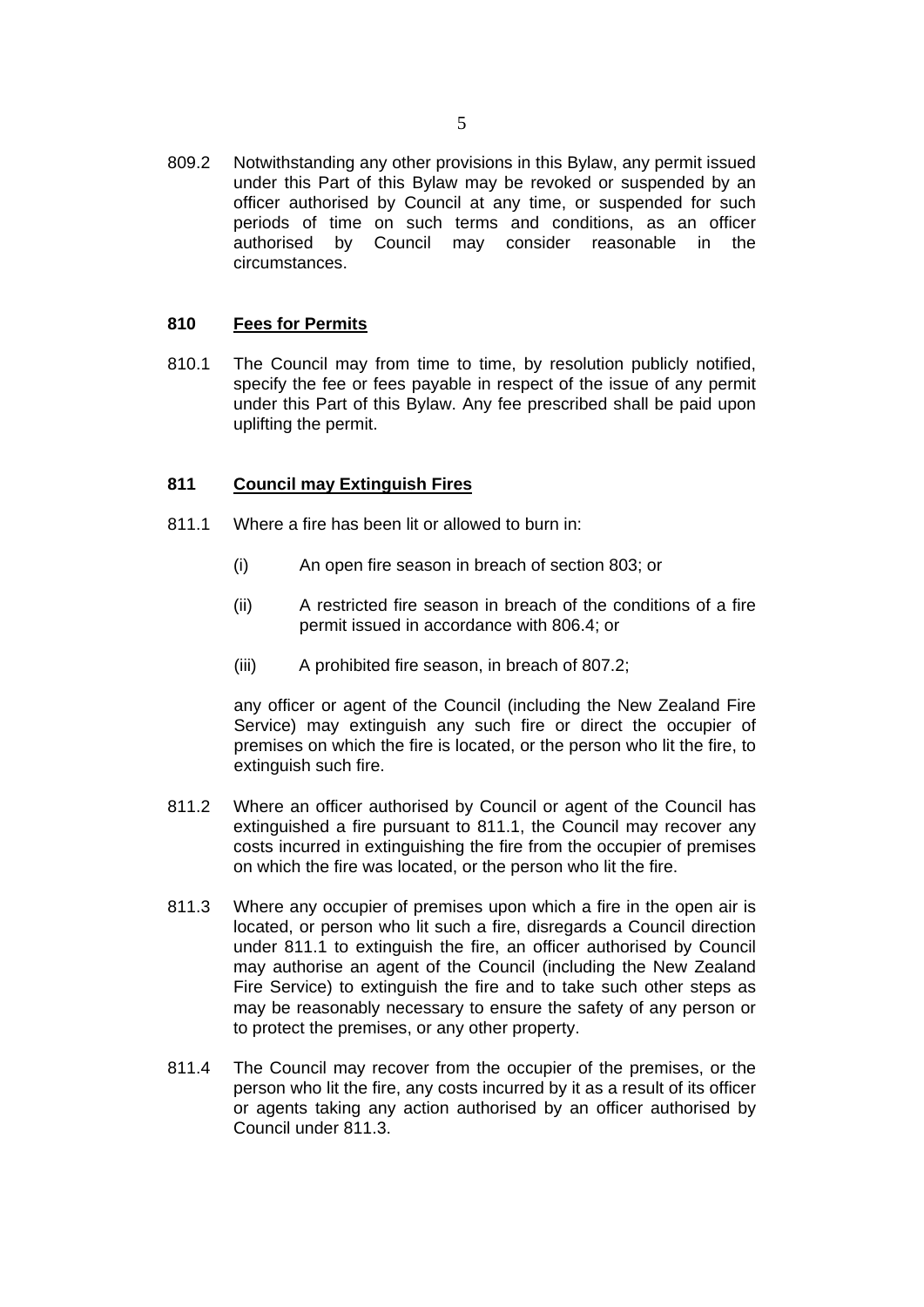## **812 Live Ashes**

- 812.1 No person shall place any live cinders, embers or ashes in or upon any premises other than:
	- (i) In a container made and constructed of concrete or other similarly fire resistant material to prevent the transmission of heat to any combustible material; or
	- (ii) In a pit or upon any fire-resistant substance in a manner which will prevent the spreading of fire or heat by the action of wind or otherwise.
	- (iii) As part of an ethnic cooking process including hangi and umu.

## **813 Removal of Gorse and Other Growth**

- 813.1 No occupier or any other person having the control of any land shall allow any broom, gorse, bushes, scrub, dry grass, or similar growth to exist within 6 metres of any building or adjoining premises, in such a condition or state that it is likely to become a source of risk from fire.
- 813.2 An officer authorised by Council may, by written notice, require an occupier or person having control of any land to remove any dangerous growth.
- 813.3 The Council may cut down or otherwise eradicate and remove any broom, gorse, bushes, scrub, dry grass or similar growth to which 813.1 applies, after giving oral notice to the occupier or where there is no occupier, to the owner of the land, if life, property or any road is in imminent danger. The cost of the work shall be a charge against the land.
- 813.4 Should the owner or occupier fail to comply with the written request of the Council to remove the dangerous growth then the Council may arrange the removal of such growth and recover the cost of removal from the owner or occupier.

#### **814 Storage of Combustible Materials**

814.1 Except as provided in 814.2 and 814.3, no occupier of any premises shall permit the storage or stacking in the open of any combustible material, unless the distance of the stack from any boundary other than a street boundary is at least equal to the height of the stack, but in any case not less than 1.4 metres.